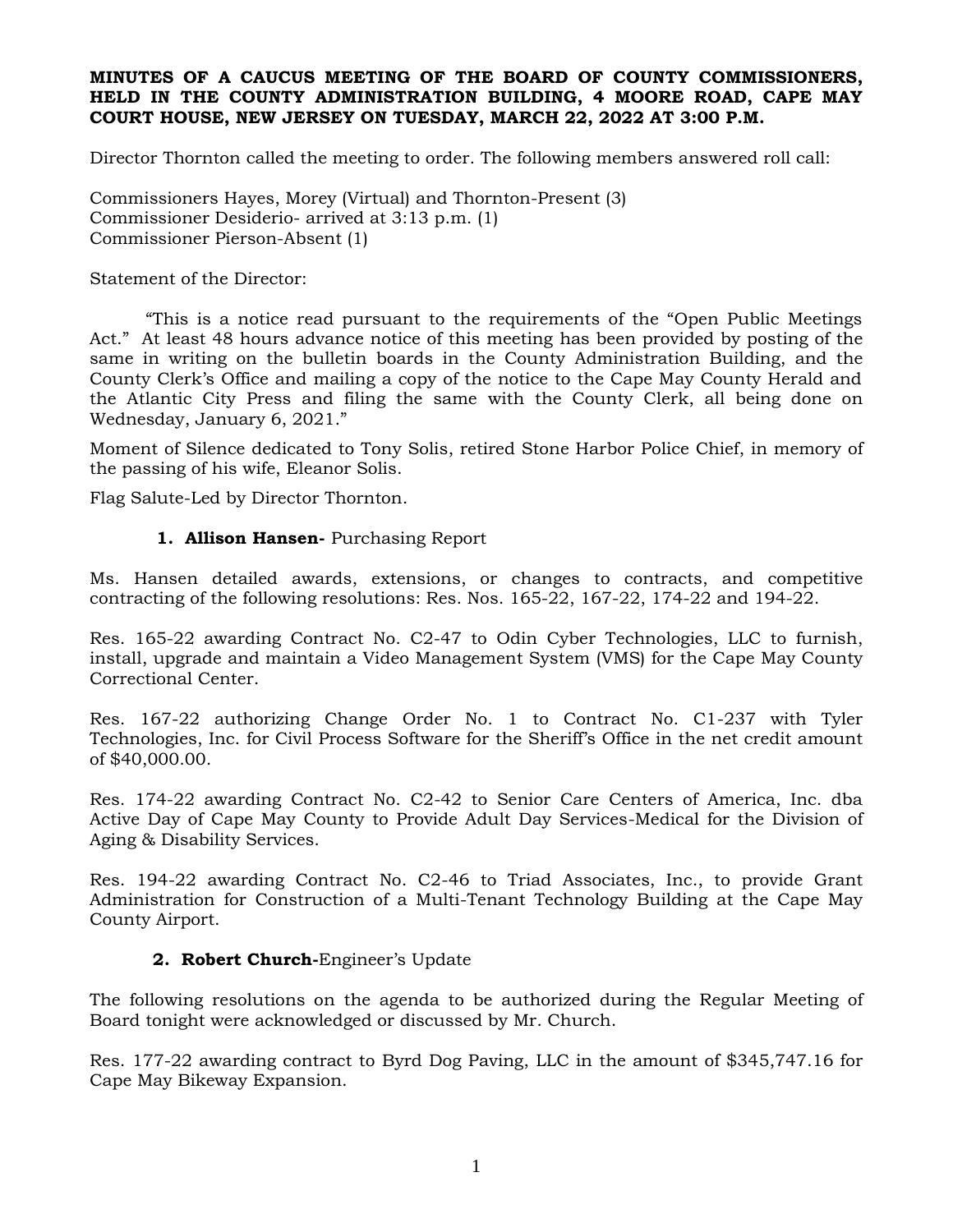March 22, 2022, (Continued)

Res. 178-22 accepting proposal of Remington & Vernick Engineers in the amount of \$409,663.01 for Professional Construction Engineering Services for Ocean Drive (CR619) 62nd Street to 80th Street Resurfacing Improvements, Borough of Avalon.

Res. 179-22 authorizing the County of Cape May to execute "Temporary Construction Easements" for Bridge Replacement of Hand Avenue (CR658) over Skeeter Island Creek, Township of Middle.

Res. 181-22 modifying No Passing Zones along Bayshore Road (CR603), Township of Lower.

Res. 183-22 modifying No Passing Zones along Dias Creek Road (CR612) in the Township of Middle.

Res. 184-22 closing the contract and accepting the work of RTW Construction, Inc. for 2020 Drainage Improvements II, Townships of Middle and Lower.

Res. 185-22 accepting the work and closing the contract of South State, Inc. for Bayshore Road (CR603) Phase 3 Reconstruction from Wilde Avenue to Weber Avenue, Township of Lower.

Res. 186-22 authorizing Change Order No. 1-Final in the amount of <\$15,440.83> to South State, Inc. for Seashore Road (CR626) Missing Bicycle Link Improvements, Township of Lower.

Res. 187-22 authorizing Change Order No. 2-Final in the amount of <\$3,990.93> to South State, Inc. for Rio Grande Avenue (CR661) Entrance Improvements from George Redding Bridge to Arctic Avenue, City of Wildwood.

Res. 188-22 Modifying No Passing Zones along Stone Harbor Boulevard (CR657), Borough of Stone Harbor.

Res. 189-22 to establish Speed Limit on Stone Harbor Boulevard (CR657) in the Township of Middle.

Res. 191-22 authorizing the County of Cape May to execute "Temporary Construction Easements" for Dennisville-Petersburg Road (CR610) Resurfacing Improvements from NJ Route 47 to the Dennis Township Municipal Driveway, Township of Dennis.

Res. 195-22 authorizing Atlantic County Improvement Authority to execute Professional Service Agreements with Stokes Architectural & Design and Stantec Consulting Services, Inc. for the design and construction of Tech Village, Building 2.

*Commissioner Morey stated he had been corresponding with Dennis Township Mayor Matalucci recently, therefore he asked Mr. Church for a progress update on Fidler Road.*

# **3. Kevin Lare-**Administrator Update

He reminded Director Thornton, Commissioner Hayes and Commissioner Morey of the Special Meeting for the Board of School Estimate at 2:00 p.m. on March 29th.

# **4. Commissioner Discussions**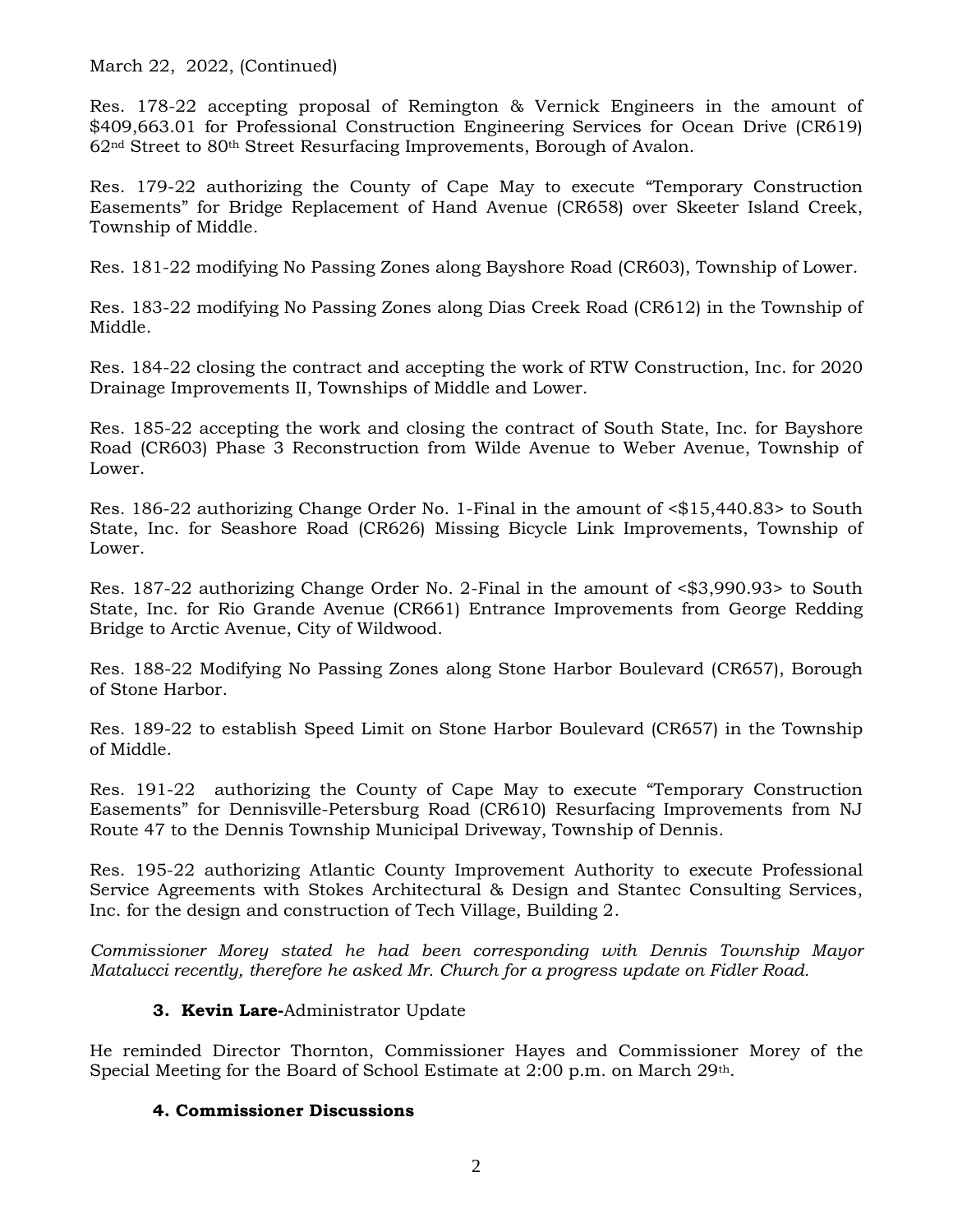March 22, 2022, (Continued)

**Commissioner Hayes**- After meeting yesterday with North Wildwood Administrator Ron Simone, City of Margate Engineer Roger McLarnon, Cape May City Deputy Manager Lou Belasco and Environmental Consultant Jim Rutala, the commissioner was compelled to share what she had learned about the Governor Murphy's Executive Order No. 100 and NJDEP PACT (Protecting Against Climate Threats) Regulations. Municipalities were required to revise their existing flood damage protection ordinances to include language that would automatically impose the NJ PACT Regulations once they are adopted, she explained.

Commissioner Hayes went over the following bullet points and stated the reasons she felt this initiative would affect the county negatively if implemented:

- State Model Floodplain Management Ordinance issued by Governor Murphy in Executive Order No. 100 did not go through the legislative process in the Assembly and Senate.
- The initiative under NJ PACT was being regulated by the NJDEP and included a model of a Floodplain Management Ordinance for higher regulatory flood plain standards.
- The ordinance established and included a condition that when the State issued or implemented a 5-foot freeboard, plus Base Flood Elevation (BFE) building standard, the building standard would automatically become the standard in every community that adopted the model ordinance.
- The ordinance created what it referred to as a Floodplain Development Permit for all work outside of the Uniform Construction Code (UCC). Municipalities within the special flood hazard area would have to enforce permit compliance. (She provided an example of when a permit would be required).
- The ordinance would require most campgrounds that have trailers and temporary structures, cabins, etc. to have foundations built to the current height standard of the BFE plus the freeboard.
- It would mandate that all roads and parking areas within the municipality that adopt the ordinance be built to BFE plus 1 foot freeboard which would cause flooding inundations in and around surrounding properties.
- Due to higher construction standards and the need for more compliance officials, the ordinance would put a strain on local municipal budgets and local economies.

North Wildwood Administrator Ron Simone explained the BFE. He stated the Model Floodplain Management Ordinance would be extremely difficult and straining on all municipal governing bodies. It would have a very negative impact on the economy as well, he added. It could halt construction in some areas. It would cause a strain on municipal capital projects. He offered to be available to answer any questions the Board might have around the topic. As a goal they were seeking a resolution in opposition of NJ PACT, Executive Order 100 and the Model Floodplain Management Ordinance from the CMC Board of County Commissioners, and all the coastal communities, to adopt the same resolution of opposition as well. Atlantic and Cape May Counties were the first communities they were trying to issue this mandate on, the test subjects, he further stated.

Commissioner Vice-Director Desiderio agreed with everything conveyed by Commissioner Hayes and Mr. Simone. This had not gone before the legislators, and it was an Executive Order by the Governor, he stated, that was true. Sea Isle City residents already received a 35% discount on their flood insurance plus the mayor's office had gone above and beyond FEMA mandated regulations to ensure properties were safe, he further stated. We all must join and stick together, get everyone involved on this.